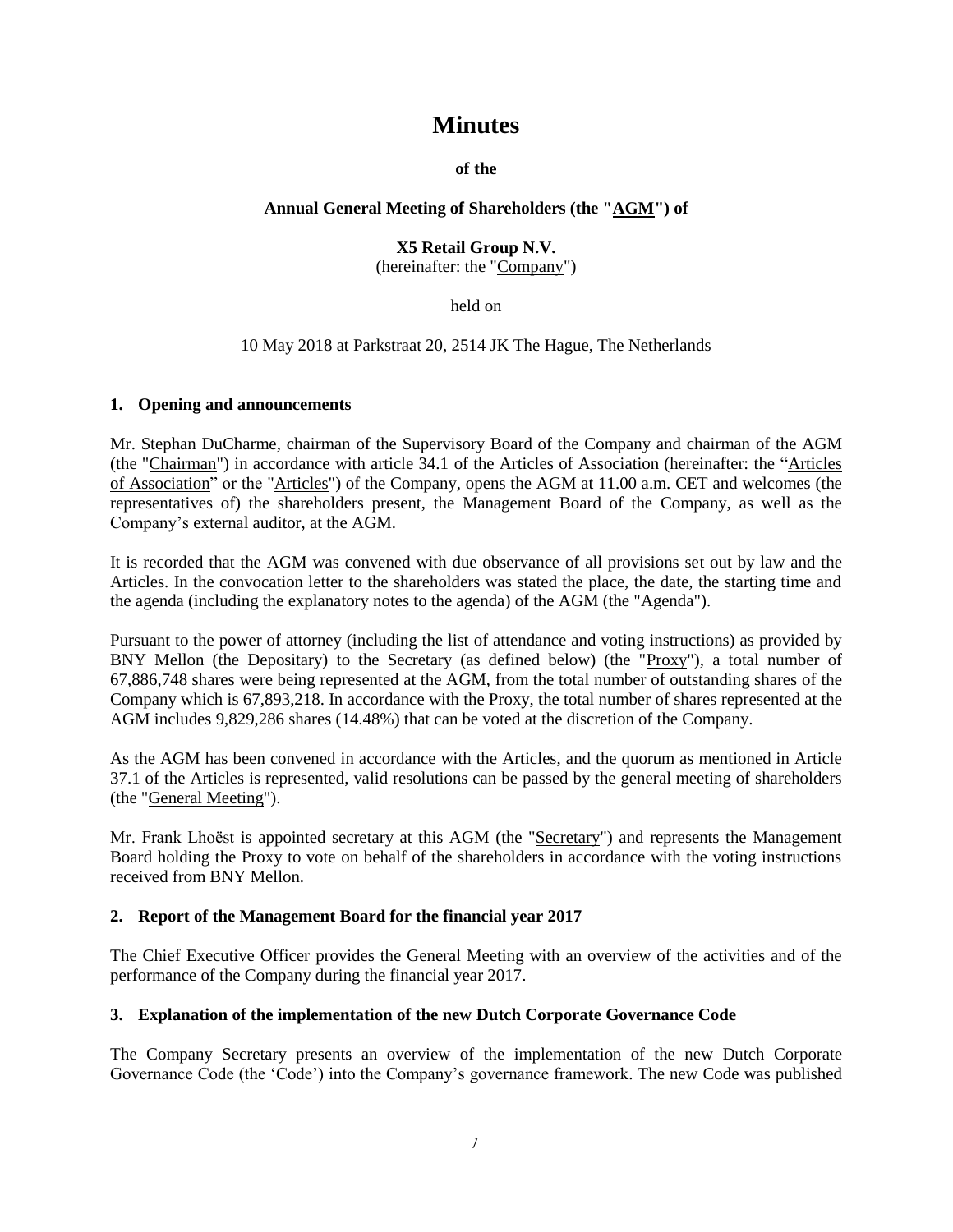on 8 December 2016 and came into effect on 1 January 2017. The full text of the Code can be viewed on the corporate website of the Company.

The Company has performed a full review of the implications for X5's corporate governance structure and, where relevant, has amended its internal rules, procedures and policies. X5 applies the relevant principles and best practices of the Code in the manner as described in its 2017 Corporate Governance Report.

#### **4. Financial Statements for the financial year 2017**

#### **a. Remuneration Policy**

In accordance with article 2:135 paragraph 5a of the Dutch Civil Code the remuneration policy is dealt with and explained as a separate agenda item. The remuneration policy, as amended for the members of the Management Board and the Executive Board at the Annual General Meeting in 2016, has been approved at the Annual General Meeting on 7 May 2015.

In 2017 the remuneration policy as described in the Annual Report (as defined below under item 4.c hereof) was applied. It is the intention that the current policy, with its focus on aligning the interests of shareholders and management on a sustainable basis, will be continued in 2018 and beyond, subject to the amendments proposed under agenda item 7 of this AGM.

## **b. Dividend Policy**

In accordance with the dividend policy approved in 2017, the Company's dividend policy is to target a payout ratio of at least 25% of the full year consolidated net profit in accordance with IFRS, provided its financial position allows for it. When considering a proposal to pay dividends, the Supervisory Board shall be guided by a target consolidated net debt / EBITDA ratio of below 2.0x as at the end of the year for which the dividend is being proposed. The dividend for the financial year 2017, in line with this policy, shall be discussed under agenda item 4d.

#### **c. Adoption of 2017 Financial Statements (voting item)**

The Financial Statements for the financial year 2017 (the "Financial Statements"), as included in the 2017 Annual Report (the "Annual Report"), were presented to the General Meeting by the Management Board, in accordance with clause 25.2 of the Articles of the Company. It is proposed to the General Meeting to adopt the Financial Statements.

Mr. Gerard Arnold, attending the AGM on behalf of the external auditor Ernst & Young Accountants LLP for the year 2017, is available to answer questions in relation to the auditor's report on the fairness of the Financial Statements.

The Secretary states that 67,859,518 votes (99.96%) are in favour of this proposal, 12,500 votes (0.02%) are against and 14,730 votes (0.02%) abstained. The Chairman establishes that the General Meeting does not require additional information and concludes that the Financial Statements are therefore adopted by the General Meeting.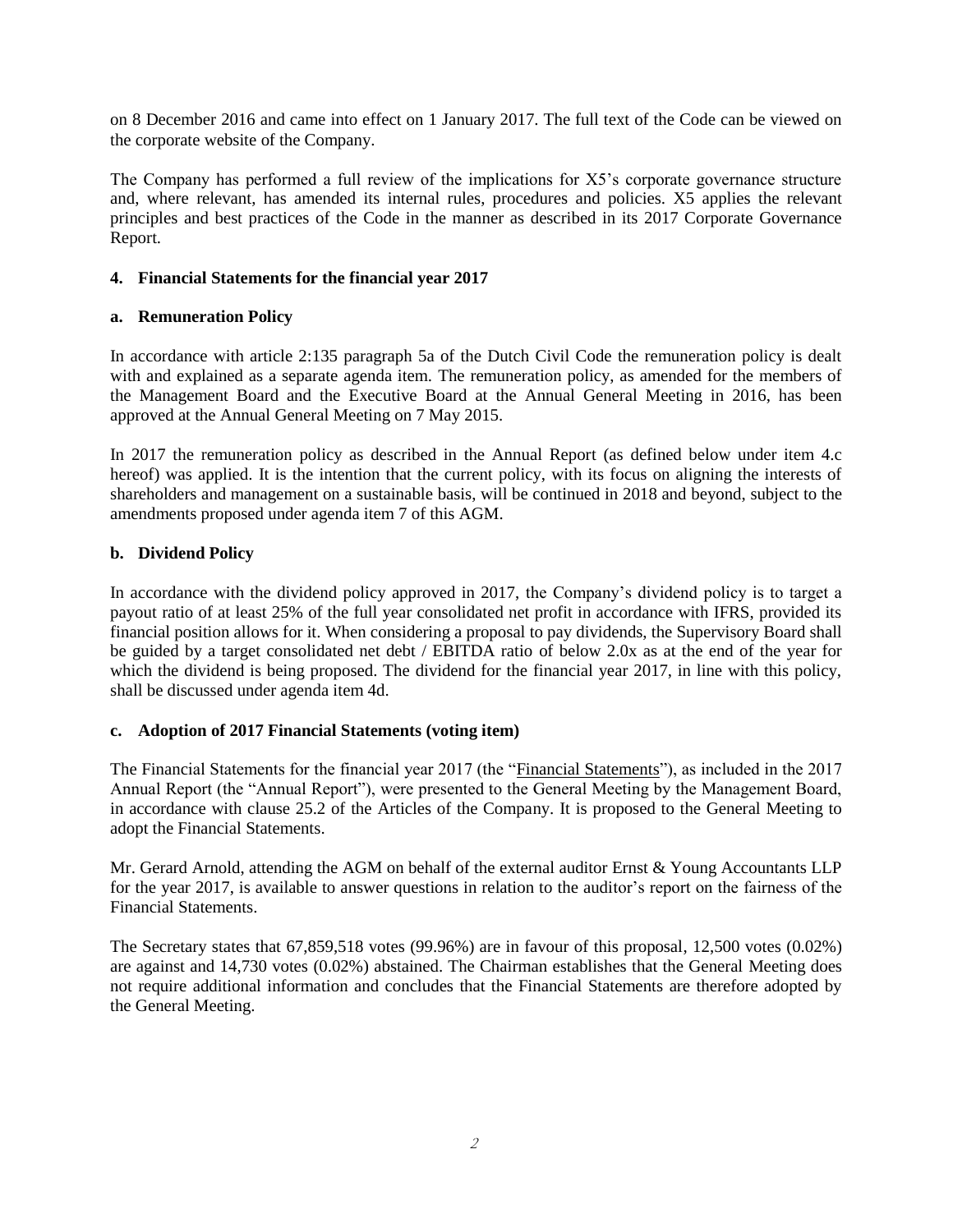#### **d. Determination of dividend for the financial year 2017 (voting item)**

Within the scope of the dividend policy of the Company as discussed under agenda item 4b, the following proposal is made for the determination and distribution of dividend on global depositary receipts (GDRs).

It is proposed to the General Meeting to determine the dividend for the financial year 2017 at RUB 79.5 per GDR, representing 69% of net profit. The total dividend will amount to RUB 21,590 million. An amount of RUB 9,233 million, representing the remaining amount of the profit in the financial year 2017, will be added to the retained earnings. The ex-dividend date is 24 May 2018; the record date is set at 25 May 2018. The dividend, if approved by the General Meeting, shall be paid to shareholders and the Depositary no later than 1 June 2018. The dividend shall be paid to holders of GDRs by the Depositary in USD no later than 22 June 2018, i.e. within 45 days from the date of the AGM in accordance with the dividend policy. The Depositary shall announce the final payment date for holders of GDRs upon the RUB/USD conversion date.

The Secretary states that all 67,886,748 votes (100%) are in favour of this proposal, whereupon the Chairman confirms that this proposal is approved by the General Meeting.

## **5. Discharge from liability of the members of the Management Board (voting item)**

It is proposed to the General Meeting to discharge the Management Board members in office in 2017 from all liability in relation to the exercise of their duties in the financial year 2017, to the extent that such exercise is apparent from the Annual Report or has otherwise been disclosed to the General Meeting prior to the adoption of the Financial Statements.

The Secretary states that 67,872,018 votes (99.98%) are in favour of this proposal and 14,730 votes (0.02%) abstained. The Chairman confirms that the General Meeting resolves to grant discharge to the members of the Management Board from liability.

#### **6. Discharge from liability of the members of the Supervisory Board (voting item)**

It is proposed to the General Meeting to discharge the Supervisory Board members in office in 2017 from all liability in relation to the exercise of their duties in the financial year 2017, to the extent that such exercise is apparent from the Annual Report or has otherwise been disclosed to the General Meeting prior to the adoption of the Financial Statements.

The Secretary states that 67,872,018 votes (99.98%) are in favour of this proposal and 14,730 votes (0.02%) abstained. The Chairman confirms that the General Meeting resolves to grant discharge to the members of the Supervisory Board from liability.

#### **7. Proposal to amend the Remuneration Policy for the Management Board and Executive Board (new long-term incentive plan) (voting item)**

In 2017 the Supervisory Board developed a new LTI programme that is submitted for approval to the General Meeting. In line with the Company's strategic direction the new LTI programme reflects the Company's ambition in terms of shareholder value. In comparison to the current LTI programme it is designed for a wider group of participants within the Company and aims to create greater balance between short- and long-term compensation of the programme participants.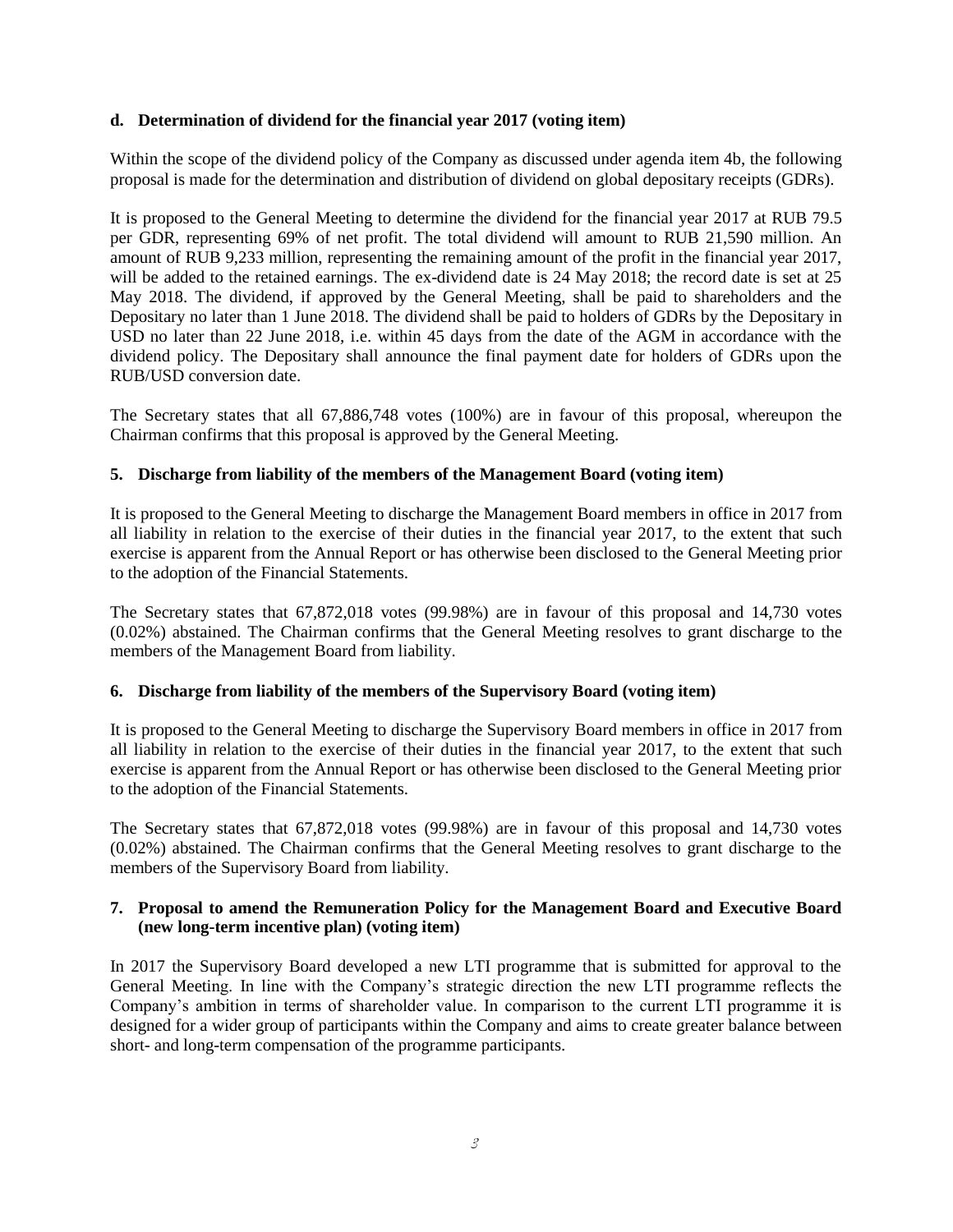The new LTI is a cash incentive programme over a three-year period until 31 December 2020, with an extension component of deferred, conditional payouts in order to maintain the focus on long-term goals and to provide for an effective retention mechanism.

Targets under the LTI are structured to align the long-term interests of shareholders and management, with a focus on maintaining leadership in terms of revenue and, as additional long-term objective, leadership in terms of enterprise value multiple relative to competition. Additionally, the LTI includes triggers relating to (i) the EBITDA margin to ensure that profitability is not sacrificed and (ii) the net debt/EBITDA ratio to retain focus on prudent financial and balance sheet management. Under the conditional payout scheme of the programme, 50% of the total award is deferred to 2022 subject to maintaining achieved targets during 2021. This creates a focus on long-term goals throughout the programme and provides an effective mechanism for motivating and retaining members of management who are critical to the ongoing success of the Company.

The size of each individual cash award is based on the participant's annual base salary and a predetermined score reflecting his/her role and contribution to meeting the LTI targets at both individual and team level, with a maximum of 133% of the participant's aggregate base salary during the three-year programme. The total available fund for all payouts under the LTI programme is capped at 5% of average EBITDA during the three-year period of the programme.

The Chairman puts this proposal into discussion and concludes that 63,198,518 votes (93.09%) have been issued in favour of the proposal, 3,609,121 votes (5.32%) are against and 1,079,109 votes (1.59%) abstained, so the proposal is adopted.

## **8. Remuneration of the Supervisory Board (voting item)**

In accordance with the remuneration principles for the Supervisory Board it is proposed to the General Meeting that under the Restricted Stock Unit Plan, the Supervisory Directors Stephan DuCharme, Pawel Musial, Geoff King, Peter Demchenkov and Mikhail Kuchment shall be awarded a number of RSUs with award date 19 May 2018, equal to 100% of the gross annual remuneration - excluding extraordinary compensation - of the relevant Supervisory Director in 2018, divided by the average market value of one GDR as of 19 May 2018. Under the rules of the plan, the average market value is defined as the volume weighted average price of a GDR over the thirty calendar days immediately preceding 19 May 2018. The volume weighted average price is calculated using the closing price of a GDR taken from the Official List of the London Stock Exchange.

The awarded RSUs will vest on 19 May 2021, followed by a lock-in period ending on 19 May 2023. Each award is subject to forfeiture rules depending on the relevant Supervisory Director's term of office during the period until the date of vesting.

Furthermore, in connection with the stepping down of Christian Couvreux as per the AGM, the Supervisory Board proposes that 21,152 RSUs awarded to Christian Couvreux under tranches 6, 7 and 8 of the RSU plan shall continue to vest on 19 May 2018, in accordance with the forfeiture and accelerated vesting provisions for good leavers under the rules of the plan. Accordingly, it is proposed that the lock-up on vested GDRs under tranches 5 to 8 shall be lifted as per 19 May 2018.

The Chairman puts this proposal into discussion and concludes that 56,229,686 votes (82.83%) have been issued in favour of the proposal, 11,582,649 votes (17.10%) are against and 74,413 votes (0.11%) abstained, so the proposal is adopted.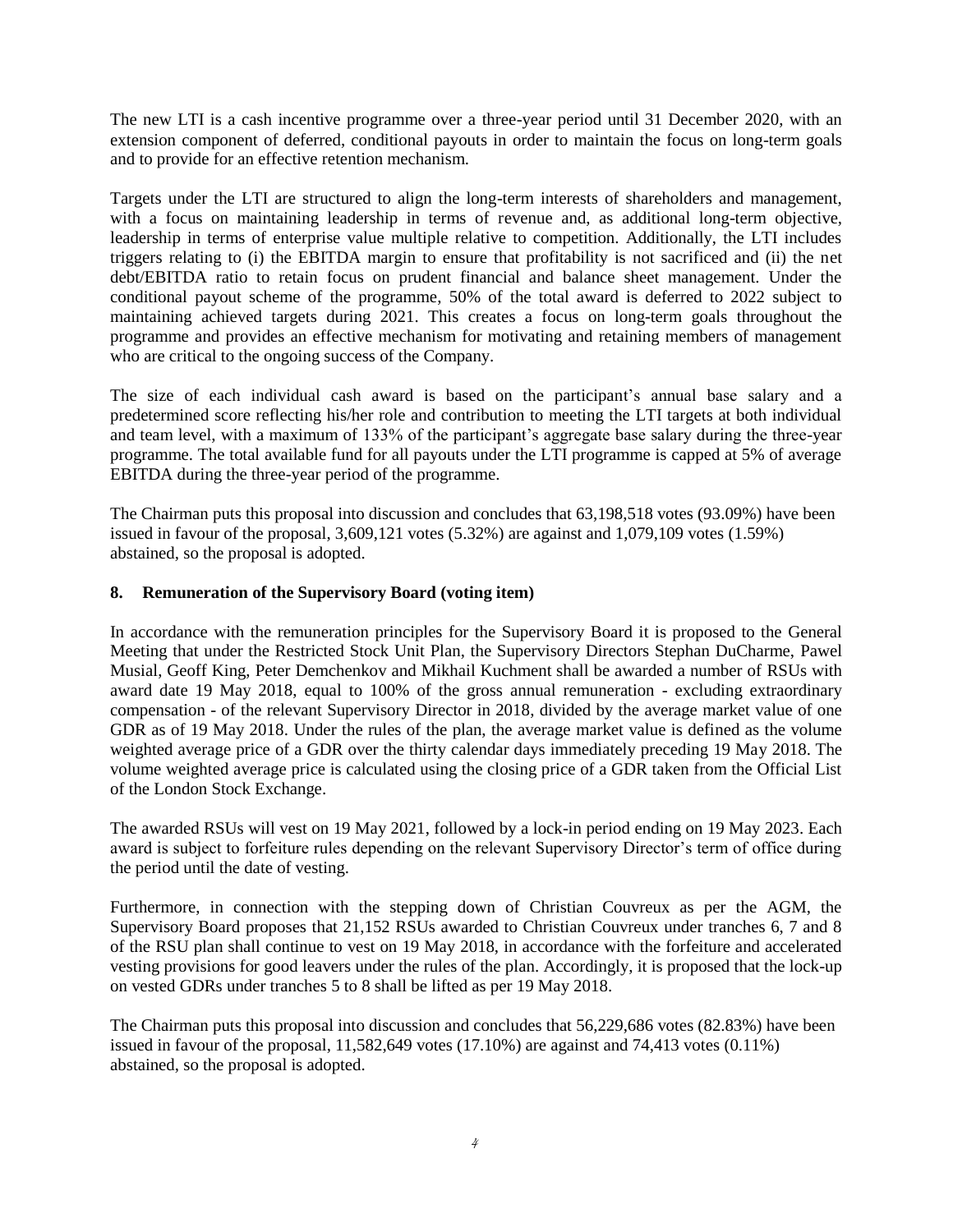#### **9. Authorisation to issue shares (voting item)**

It is proposed to the General Meeting to authorise the Management Board for a period of 18 months from the date of this AGM, i.e. until and including 10 November 2019, to issue shares or grant rights to subscribe for shares, subject to the approval of the Supervisory Board. The authority to issue shares or to grant rights to acquire shares is intended for the issue of shares or the granting of rights to subscribe for shares in respect of the Company's share-based compensation plans and to provide the possibility to react in a timely and flexible manner in respect of the financing of the Company. Resolutions to issue shares or grant rights to subscribe for shares are subject to Supervisory Board approval. This proposal is made in accordance with article 6 paragraph 1 of the Articles of Association and article 2:96 of the Dutch Civil Code. In accordance with current corporate governance practices, the proposal is limited to a period of 18 months from the date of this AGM, i.e. until and including 10 November 2019, and to a maximum of 10% of the issued share capital. This authorisation also applies to the issue of new GDRs, or rights to subscribe for new GDRs. One GDR represents 0.25 of one ordinary share of the Company. When this authorisation shall be approved, the current authorisation shall no longer be utilised.

The Chairman puts the proposal into discussion and concludes that 65,286,540 votes (96.17%) have been issued in favour of the proposal and 2,600,208 votes (3.83%) are against, so the proposal is adopted.

#### **10. Authorisation to restrict or exclude pre-emptive rights upon issue of new shares (voting item)**

It is proposed to the General Meeting to authorise the Management Board for a period of 18 months from the date of this AGM, i.e. until and including 10 November 2019, to restrict or exclude, subject to the approval of the Supervisory Board, pre-emptive rights in relation to the issue of shares or the granting of rights to subscribe for shares. This proposal is made in accordance with article 7 paragraph 3 of the Articles of Association and article 2:96a of the Dutch Civil Code. In accordance with the proposal under agenda item 9, this proposal is limited to a period of 18 months from the date of this AGM and until and including 10 November 2019. Pursuant to the Articles of Association, if less than 50% of the issued and outstanding capital is represented, this proposal can only be adopted by a majority of at least two-thirds of the votes cast. If 50% or more of the issued and outstanding capital is represented, a simple majority is sufficient to adopt this proposal. When this authorisation shall be approved, the current authorisation shall no longer be utilised.

The Chairman puts the proposal into discussion and concludes that 65,290,848 votes (96.18%) have been issued in favour of the proposal and 2,595,900 votes (3.82%) are against, so the proposal is adopted.

#### **11. Authorisation to acquire shares (voting item)**

The General Meeting is requested, in accordance with article 9 paragraph 3 of the Articles of Association, to authorise the Management Board for a period of 18 months as of the date of the AGM, i.e. until and including 10 November 2019, to cause the Company to purchase, for general corporate purposes and/or to cover obligations under the Company's restricted stock unit plan, shares or GDRs in the Company's own capital, representing up to 10% of the issued share capital of the Company as at the date of the AGM (for the avoidance of doubt, the 'issued share capital of the Company' includes issued shares and/or GDRs yet owned by the Company (directly or indirectly) in its own capital). GDRs may be acquired at the stock exchange or otherwise, at a price between par value and 110% of the opening price at the London Stock Exchange at the date of the acquisition.

The Supervisory Board has resolved, in accordance with article 17 paragraph 3 of the Articles of Association and subject to the above authorisation by the General Meeting to the Management Board, that in case the amount of Company's own issued share capital or GDRs being purchased reaches a level of